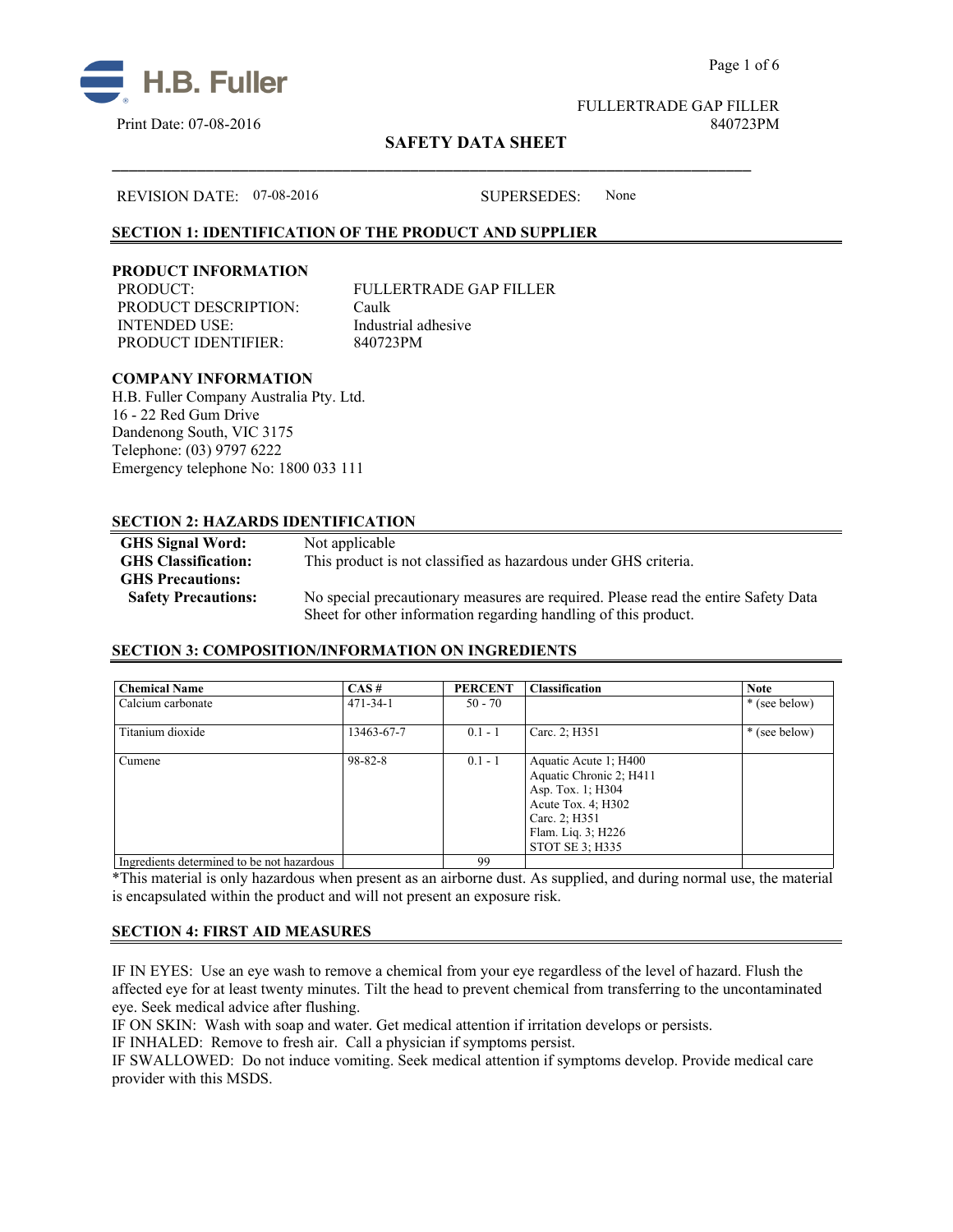



FULLERTRADE GAP FILLER

**SAFETY DATA SHEET**

\_\_\_\_\_\_\_\_\_\_\_\_\_\_\_\_\_\_\_\_\_\_\_\_\_\_\_\_\_\_\_\_\_\_\_\_\_\_\_\_\_\_\_\_\_\_\_\_\_\_\_\_\_\_\_\_\_\_\_\_\_\_\_\_\_\_\_\_\_\_\_\_\_\_\_

## **SECTION 5: FIRE FIGHTING MEASURES**

| EXTINGUISHING MEDIA:<br>UNUSUAL FIRE AND EXPLOSION HAZARDS: | Use water spray, foam, dry chemical or carbon dioxide.<br>There is a possibility of pressure buildup in closed containers<br>when heated. Water spray may be used to cool the containers.<br>Material will burn in a fire. |  |
|-------------------------------------------------------------|----------------------------------------------------------------------------------------------------------------------------------------------------------------------------------------------------------------------------|--|
| SPECIAL FIRE FIGHTING INSTRUCTIONS:                         | Persons exposed to products of combustion should wear self-<br>contained breathing apparatus and full protective equipment.                                                                                                |  |
| <b>HAZARDOUS COMBUSTION PRODUCTS:</b>                       | Carbon dioxide, Carbon monoxide Nitrogen containing gases                                                                                                                                                                  |  |
| <b>SECTION 6: ACCIDENTAL RELEASE MEASURES</b>               |                                                                                                                                                                                                                            |  |
|                                                             |                                                                                                                                                                                                                            |  |

| <b>SPECIAL PROTECTION:</b> | No adverse health effects expected from the clean-up of spilled material.<br>Follow personal protective equipment recommendations found in                              |
|----------------------------|-------------------------------------------------------------------------------------------------------------------------------------------------------------------------|
|                            | Section 8 of this SDS.                                                                                                                                                  |
|                            | METHODS FOR CLEAN-UP: Dike if necessary, contain spill with inert absorbent and transfer to<br>containers for disposal. Keep spilled product out of sewers, watersheds, |
|                            | or water systems.                                                                                                                                                       |

## **SECTION 7: HANDLING AND STORAGE**

Handling: No special handling instructions due to toxicity.

Storage: Store in a cool, dry place.Protect from freezing.

# **SECTION 8: EXPOSURE CONTROLS/PERSONAL PROTECTION**

# **EXPOSURE LIMITS:**

| <b>Chemical Name</b> | <b>Note</b> | <b>AUSTRALIAN EXPOSURE LIMITS</b>                 | <b>ACGIH EXPOSURE LIMITS</b>      |
|----------------------|-------------|---------------------------------------------------|-----------------------------------|
| Calcium carbonate    | $*$ (see    | 10 mg/m3 TWA (containing no asbestos)             | No data available.                |
|                      | below)      | and $\leq$ 1% crystalline silica, inhalable dust) |                                   |
|                      |             | None                                              |                                   |
|                      |             |                                                   |                                   |
| Titanium dioxide     | $*$ (see    | 10 mg/m3 TWA (containing no asbestos)             | $10 \text{ mg/m}$ $3 \text{ TWA}$ |
|                      | below)      | and $\leq$ 1% crystalline silica, inhalable dust) |                                   |
|                      |             | None                                              |                                   |
|                      |             |                                                   |                                   |
| Cumene               |             | 25 ppm TWA; $125 \text{ mg/m}$ 3 TWA              | 50 ppm TWA                        |
|                      |             | 75 ppm STEL; 375 mg/m3 STEL                       |                                   |
|                      |             | skin notation                                     |                                   |

\*This material is only hazardous when present as an airborne dust. As supplied, and during normal use, the material is encapsulated within the product and will not present an exposure risk.

#### **Biological Limit Values (ACGIH)**

| ----------<br>-------            | ------------                                      |
|----------------------------------|---------------------------------------------------|
| $\sim$<br><b>hemical</b><br>Name | (BEI<br>. Biological Exposure<br>Index<br>- VIII. |
| No data<br>available             |                                                   |

#### **ENGINEERING CONTROL METHODS:**

| <b>VENTILATION:</b>     | General room ventilation might be required under normal conditions |  |
|-------------------------|--------------------------------------------------------------------|--|
|                         | of use.                                                            |  |
| EYE PROTECTION:         | Wear safety glasses when handling this product.                    |  |
| <b>SKIN PROTECTION:</b> | Not normally required. Wear chemically resistant gloves to prevent |  |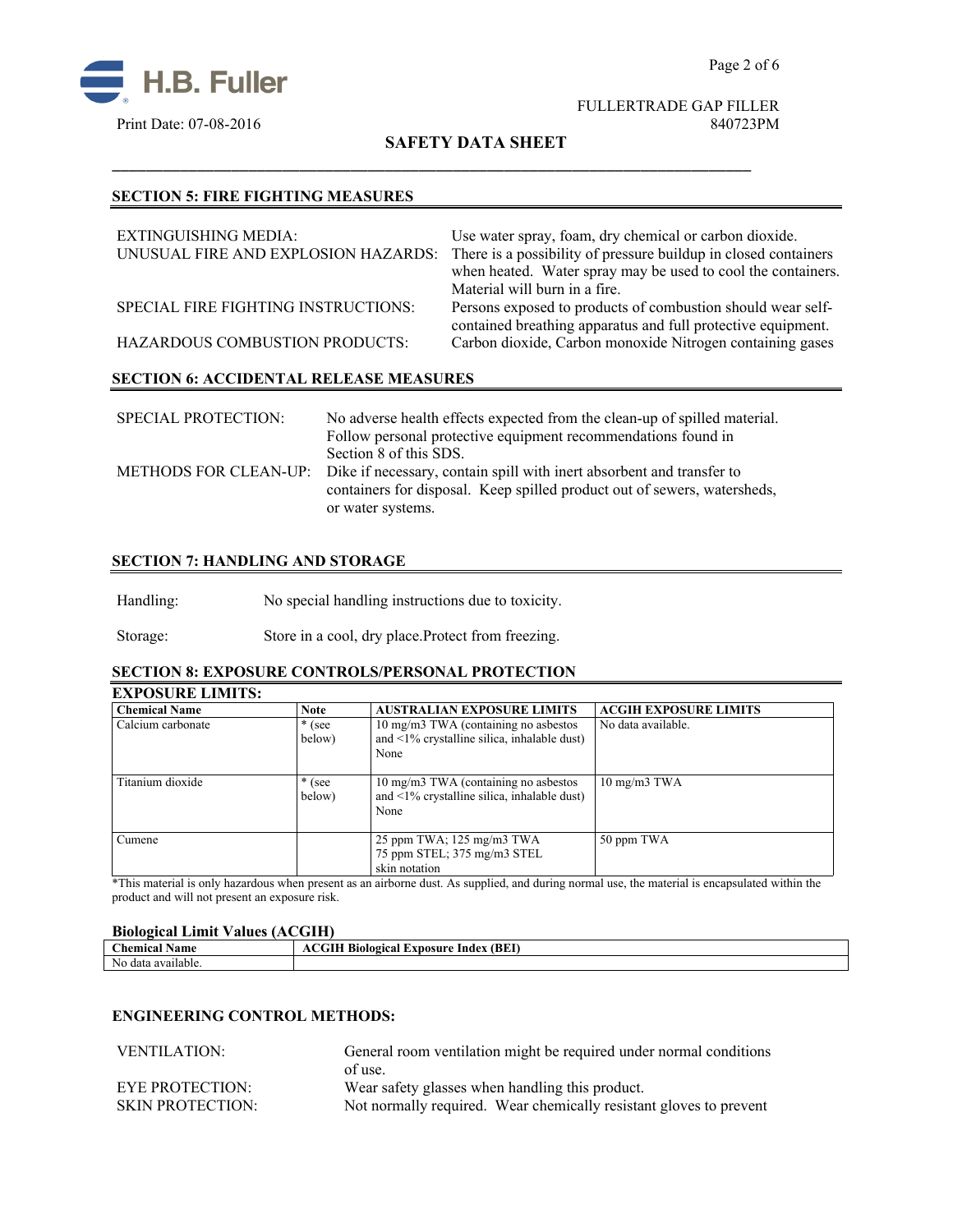

## FULLERTRADE GAP FILLER Print Date: 07-08-2016 840723PM

## **SAFETY DATA SHEET**

\_\_\_\_\_\_\_\_\_\_\_\_\_\_\_\_\_\_\_\_\_\_\_\_\_\_\_\_\_\_\_\_\_\_\_\_\_\_\_\_\_\_\_\_\_\_\_\_\_\_\_\_\_\_\_\_\_\_\_\_\_\_\_\_\_\_\_\_\_\_\_\_\_\_\_

prolonged or repeated contact. GLOVES: Not normally required. Use nitrile gloves if conditions warrant. RESPIRATORY PROTECTION: No respiratory protection required under normal conditions of use.

#### **SECTION 9: PHYSICAL AND CHEMICAL PROPERTIES**

PHYSICAL STATE: Semi-solid COLOR: White ODOR: Sweet ODOR THRESHOLD: Not established  $pH:$  9.0 FREEZING/MELTING POINT (deg. C): Not established BOILING POINT (deg. C): Not established FLASH POINT: Non flammable EVAPORATION RATE: Not established FLAMMABILITY: Not a flammable solid or gas UPPER EXPLOSIVE LIMIT (% in air): Not established LOWER EXPLOSIVE LIMIT (% in air): Not established VAPOR PRESSURE (mm Hg): Not established VAPOR DENSITY: Not established WEIGHT PER GALLON (lbs.): 13.35 SPECIFIC GRAVITY: 1.600 SOLUBILITY: Not established OCTANOL/WATER COEFFICIENT: Not established AUTOIGNITION TEMPERATURE: Not established DECOMPOSITION TEMPERATURE: Not established VISCOSITY: No data available. VOC, weight percent Not determined

## **SECTION 10: STABILITY AND REACTIVITY**

STABILITY: Stable under normal conditions. CHEMICAL INCOMPATIBILITY: Not established HAZARDOUS POLYMERIZATION: Will not occur. HAZARDOUS DECOMPOSITION PRODUCTS: Carbon monoxide, carbon dioxide Nitrogen

containing gases

## **SECTION 11: TOXICOLOGICAL INFORMATION**

#### **Component Toxicity / Toxicology Data:**

| ு உருவ<br>COMPONENT NAME | <b>LD50/LC50</b> |
|--------------------------|------------------|
| No data available.       |                  |
|                          |                  |
|                          |                  |

### **This product is a mixture. Unless noted, the information below is based on components.**

Skin corrosion / irritation: No irritation hazard in normal industrial use.

Serious eye damage / irritation: No irritation hazard in normal industrial use.

Respiratory / skin sensitization: No data available.

Germ cell mutagenicity: No data available.

Carcinogenicity: Contains a material that is suspected of causing cancer.

Reproductive toxicity: No data available.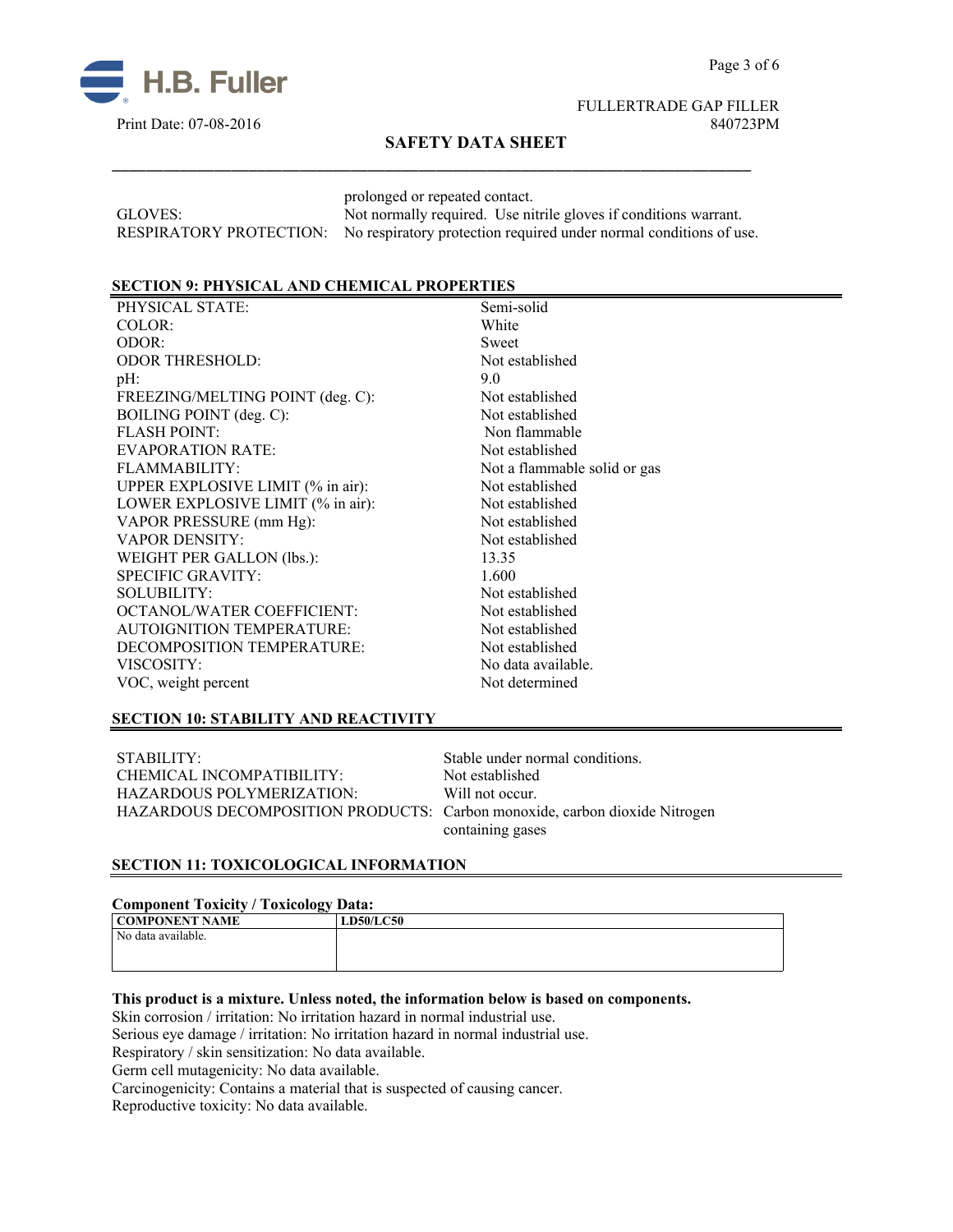

FULLERTRADE GAP FILLER Print Date: 07-08-2016 840723PM

# **SAFETY DATA SHEET**

\_\_\_\_\_\_\_\_\_\_\_\_\_\_\_\_\_\_\_\_\_\_\_\_\_\_\_\_\_\_\_\_\_\_\_\_\_\_\_\_\_\_\_\_\_\_\_\_\_\_\_\_\_\_\_\_\_\_\_\_\_\_\_\_\_\_\_\_\_\_\_\_\_\_\_

Specific target organ toxicity-single exposure:No data available.

 Respiratory irritation / Narcotic effects: May cause respiratory irritation. Specific target organ toxicity-single exposure:No data available. Target organs potentially affected by exposure: Lungs Central nervous system Aspiration hazard: Not an aspiration hazard.

Medical Conditions Aggravated by Exposure: Lung disease

## **SECTION 12: ECOLOGICAL INFORMATION**

| <b>OVERVIEW:</b>        | No ecological information available for this product. |
|-------------------------|-------------------------------------------------------|
| MOBILITY:               | No data available.                                    |
| PERSISTENCE:            | No data available.                                    |
| <b>BIOACCUMULATION:</b> | No data available.                                    |

**This product has not been tested for ecological effects. Relevant information for components is listed below:**

| Component:           | <b>Ecotoxicity values:</b>       |
|----------------------|----------------------------------|
| ' No data available. | <b>Acute Toxicity (Fish):</b>    |
|                      | <b>Acute Toxicity (Daphnia):</b> |
|                      | <b>Acute Toxicity (Algae):</b>   |

#### **SECTION 13: DISPOSAL CONSIDERATIONS**

This product is a prescribed waste and may only be disposed of in accordance with applicable State and local regulations. These regulations vary from jurisdiction to jurisdiction and hence the user is counselled to seek advice from the local authority and classify the waste before considering disposal. The disposal information given below is a general guide and does not replace the requirement of the local regulations.

DISPOSAL: If possible recycle, otherwise dispose strictly in accordance with local industrial waste or environmental protection regulations. This substance may, if permitted by local authorities, be disposed of in an approved incineration facility or be considered for landfill.

SPECIAL PRECAUTIONS: Do not allow this material to contaminate soil, sewerage systems or surface or ground water.

When large amounts of this product need to be disposed of the services of a registered, professional waste disposal organisation is highly recommended.

#### **SECTION 14: TRANSPORT INFORMATION**

Consult Bill of Lading for transportation information.

| $ADG$ :       | <b>NOT REGULATED</b> |
|---------------|----------------------|
| IATA:         | <b>NOT REGULATED</b> |
| HazChem Code: | Not applicable       |

#### **SECTION 15: REGULATORY INFORMATION**

| <b>INVENTORY STATUS</b> |                                                                           |
|-------------------------|---------------------------------------------------------------------------|
| AUSTRALIA AICS:         | All ingredients in this mixture are listed in the Australian Inventory of |
|                         | Chemical Substances.                                                      |
| U.S. EPA TSCA:          | The product contains a substance that is not listed on the TSCA           |
|                         |                                                                           |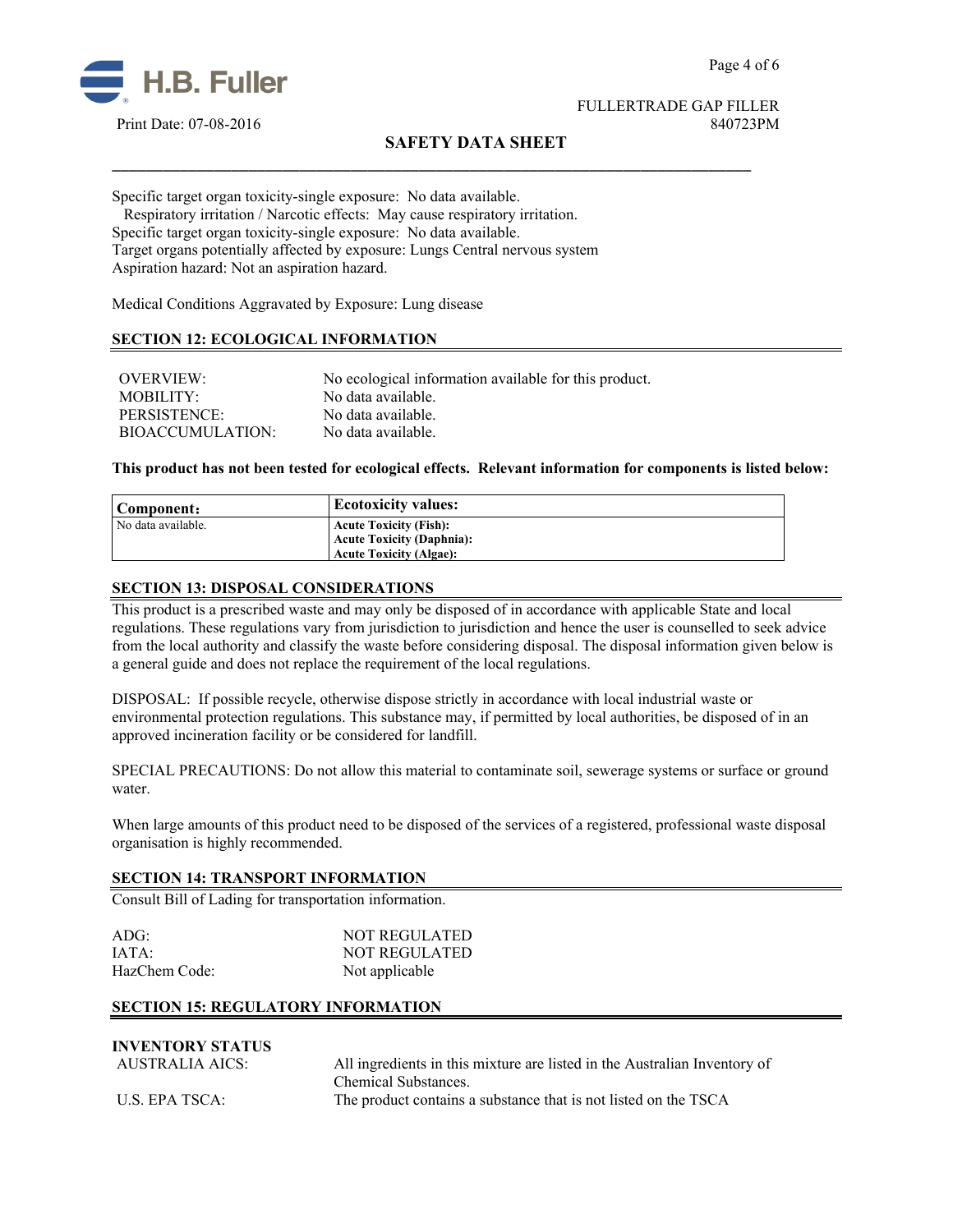

FULLERTRADE GAP FILLER

# **SAFETY DATA SHEET**

|                           | inventory.                                                                                                                                                                                                                                                                                                  |
|---------------------------|-------------------------------------------------------------------------------------------------------------------------------------------------------------------------------------------------------------------------------------------------------------------------------------------------------------|
| <b>CANADIAN CEPA DSL:</b> | This product contains one or more components which have not been                                                                                                                                                                                                                                            |
|                           | determined to be on the DSL. If you are the importer of this product                                                                                                                                                                                                                                        |
|                           | into Canada, contact H.B. Fuller for chemical tracking and notification<br>information.                                                                                                                                                                                                                     |
| <b>EUROPEAN REACH:</b>    | As a result of the introduction of REACH into Europe, this product<br>cannot be imported into Europe unless the REACH requirements are<br>met.                                                                                                                                                              |
|                           | $\mathbf{r}$ , $\mathbf{r}$ , $\mathbf{r}$ , $\mathbf{r}$ , $\mathbf{r}$ , $\mathbf{r}$ , $\mathbf{r}$ , $\mathbf{r}$ , $\mathbf{r}$ , $\mathbf{r}$ , $\mathbf{r}$ , $\mathbf{r}$ , $\mathbf{r}$ , $\mathbf{r}$ , $\mathbf{r}$ , $\mathbf{r}$ , $\mathbf{r}$ , $\mathbf{r}$ , $\mathbf{r}$ , $\mathbf{r}$ , |

\_\_\_\_\_\_\_\_\_\_\_\_\_\_\_\_\_\_\_\_\_\_\_\_\_\_\_\_\_\_\_\_\_\_\_\_\_\_\_\_\_\_\_\_\_\_\_\_\_\_\_\_\_\_\_\_\_\_\_\_\_\_\_\_\_\_\_\_\_\_\_\_\_\_\_

If you need more information about the inventory status of this product call  $1+651-236-5858$ .

**Standard for the Uniform Scheduling of Medicines and Poisons (SUSMP):** Not a scheduled poison

#### **SECTION 16: OTHER INFORMATION**

| SDS Date of Issue:              | $08-07-2016$             |
|---------------------------------|--------------------------|
| Replaces:                       | <b>None</b>              |
| Changes made to previous issue: | Conversion to GHS format |

#### **ACRONYMS and DEFINITIONS:**

| <b>ACGIH</b>     | American Conference of Governmental Industrial Hygienists                                       |
|------------------|-------------------------------------------------------------------------------------------------|
| ADG Code         | Australian Code for the Transport of Dangerous Goods by Road and Rail                           |
| <b>AICS</b>      | Australian Inventory of Chemical Substances                                                     |
| BEI              | Biological Exposure Index                                                                       |
| CAS Number       | Chemical Abstracts Service Registry Number                                                      |
| CNS              | Central nervous system                                                                          |
| DG               | Dangerous Goods                                                                                 |
| Hazchem Code     | An emergency action code of numbers and letters, which gives information to emergency services. |
| IARC             | International Agency for Research on Cancer                                                     |
| <b>IATA Code</b> | International Air Transport Association Code                                                    |
| <b>IMDG</b> Code | International Maritime Dangerous Goods Code                                                     |
| N.O.S.           | Not otherwise specified                                                                         |
| NOHSC            | National Health and Safety Commission                                                           |
| <b>PPE</b>       | Personal protection equipment                                                                   |
| <b>SUSMP</b>     | Standard for the Uniform Scheduling of Medicines and Poisons                                    |
| UN Number        | <b>United Nations Number</b>                                                                    |
|                  |                                                                                                 |

Prepared by: The Global Regulatory DepartmentPhone: 1-651-236-5842

The information and recommendations set forth herein are believed to be accurate. Because some of the information is derived from information provided to H.B. Fuller Company Australia Pty. Ltd. from its suppliers, and because H.B. Fuller Company Australia Pty. Ltd. has no control over the conditions of handling and use, H.B. Fuller Company Australia Pty. Ltd. makes no warranty, expressed or implied, regarding the accuracy of the data or the results to be obtained from the use thereof. The information is supplied solely for your information and consideration, and H.B. Fuller Company Australia Pty. Ltd. assumes no responsibility for use or reliance thereon. It is the responsibility of the user of H.B. Fuller Company Australia Pty. Ltd. products to comply with all applicable federal, state and local laws and regulations.